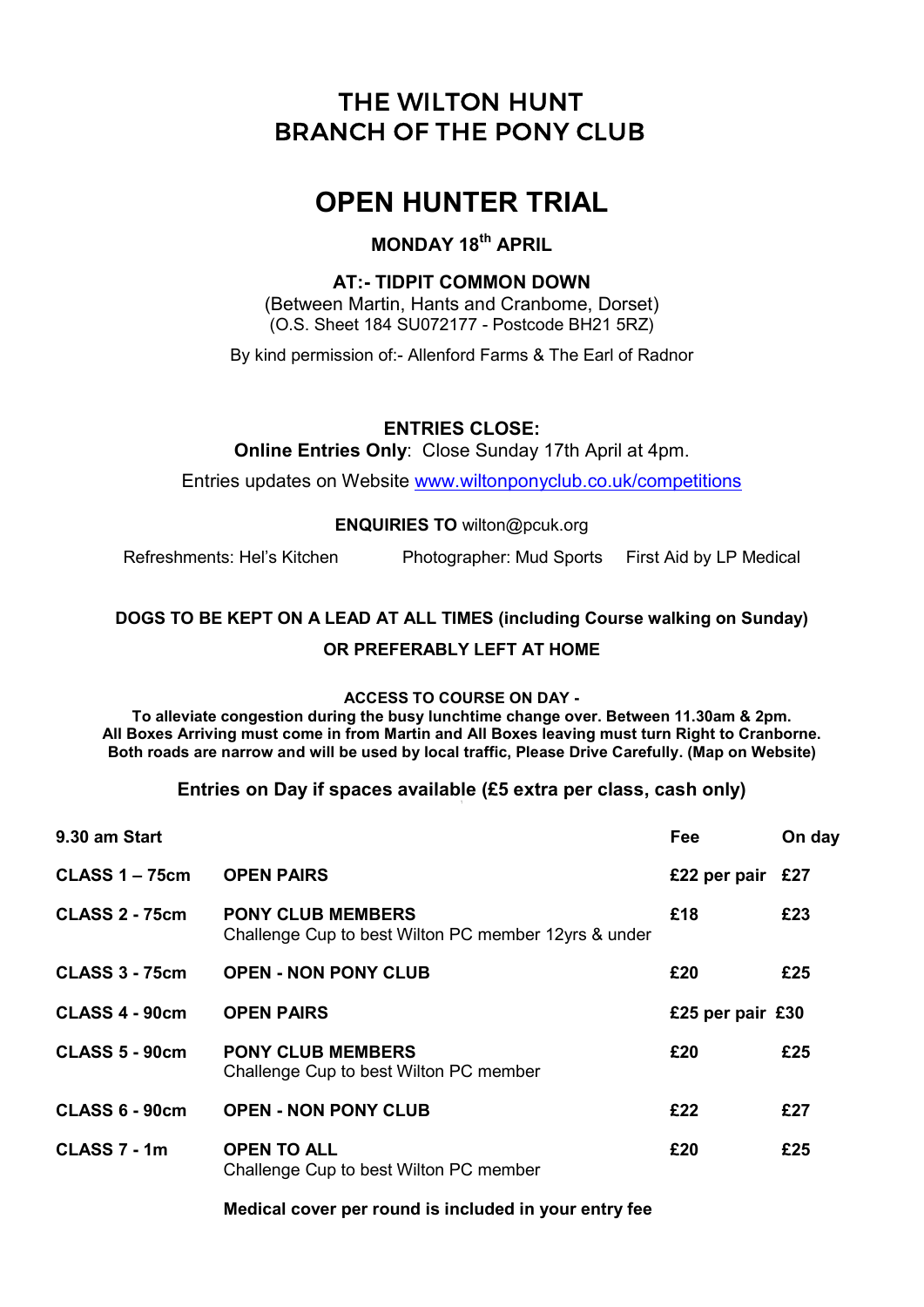## CONDITIONS OF ENTRY

1. This event will be run in accordance with the Rules for Pony Club Eventing 2022

Hat and Body Protectors Rules

Hard Hats Must be worn with chinstrap fastened at all times when mounted.

Hats must be Pony Club Approved and Tagged with an Aquamarine Pony Club, British Eventing Hat (BE) or British Riding Club (BRC) hat tag.

Hats standard: PAS015: 1998 or 2011 with BSI Kite mark,VG1 with BSI Kite mark, Snell E2001 with the official Snell label & number, ASTM-F1163 2004a onwards with the SEI mark, AS/NZS 3838 2006 onwards

A jockey skull cap with no fixed peak must be worn for Cross Country, by all competitors.

Body Protectors with a BETA 2009 Level 3 (purple) or Beta 2018 Level 3 standard (Blue & Black Label) tag must be worn.

2. The Committee reserve the right to refuse any entry, alter advertised times, cancel any class or divide a class without stating the reason.

#### 3. Pony Club classes, Competitors must be a paid up member of a branch or centre.

4. No horse/pony may enter more than three classes. No horse/pony may compete more than once in any class.

5. A proportion of the entry fee will only be refunded if a vet or doctor's certificate is produced by 12 noon on 25<sup>th</sup> April. The organisers reserve the right to retain a small admin fee should the event be cancelled or postponed.

6. The course may be walked from 2.00pm-6pm, Sun  $17<sup>th</sup>$  April

7. Competitors are to PRINT their own Numbers, Templates can be found on the website competitions page. Number Bids to wear while riding can be purchased on-line or at tack shops. Late entries on the day will be provided a paper number if not already entered. You must provide your own number bib.

8. Riders are either Pony Club members or Non Pony Club and cannot compete in both classes

9. After 3 refusals at any obstacle, competitors must leave it out, but may complete the course provided no interference is caused to other competitors. 3 refusals at more than 3 fences, you must leave the course at a walk.

10. Rosettes will be awarded to  $8<sup>th</sup>$  place. (if more than 16 entries in class)

## ANY CURRENT COVID-19 RESTRICTIONS WILL BE ADHERED TO AT THIS EVENT

## ALL COMPETITORS TO PRINT THERE OWN NUMBERS

#### ENTRY REFUND POLICY ON COVID GROUNDS – IF WE ARE UNABLE TO RUN DUE TO NO FIRST AID COVER OR COVID-19 RESTRICTIONS, REFUNDS WILL BE GIVEN – MINUS A £5 ADMIN FEE PER PAYMENT.

## Health & Safety

Organisers of this event have taken reasonable precautions to ensure the health and safety of everyone present. For these measures to be effective, everyone must take all reasonable precautions to avoid and prevent accidents occurring and must obey the instructions of the organisers and all the officials and stewards.

#### Legal Liability

Save for the death or personal injury caused by the negligence of the organisers, or anyone for whom they are in law responsible, neither the organisers of this event or The Pony Club nor any agent, employee or representative of these bodies, nor the landlord or his tenant, accepts any liability for any accident, loss, damage, injury or illness to horses, owners, riders, spectators, land, cars, their contents and accessories, or any other person or property whatsoever. Entries are only accepted on this basis.